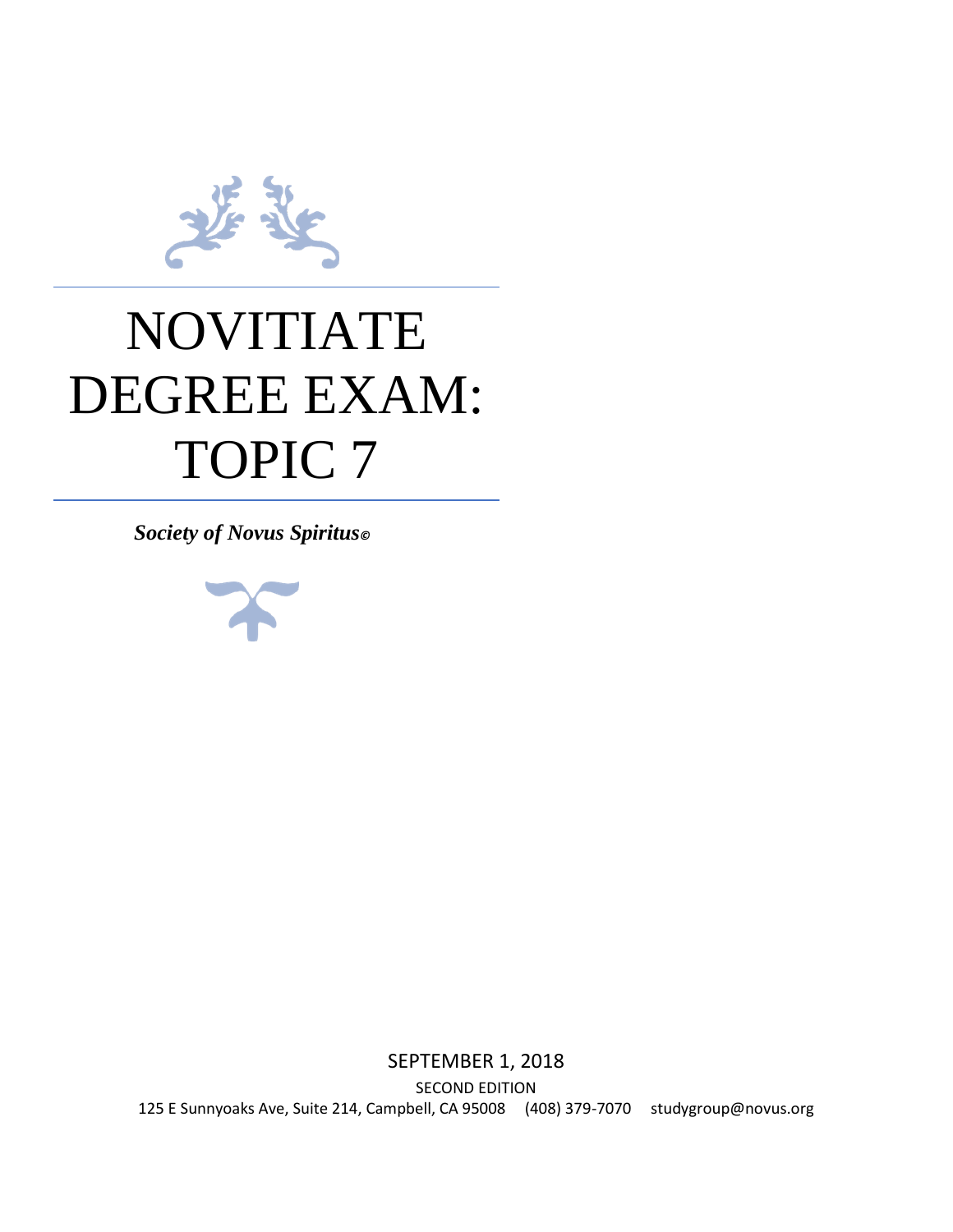# **Nature of the Mystical Traveler (a)**

**[Topic 7 – Lesson One – pp. 1-7]**

**1. List some Mystical Travelers.**

**2. Describe a Mystical Traveler.**

- **3. List the Eight Keys of Knowledge.**
	- **(1)**

**(2)**

**(8)**

- **(3)**
- **(4)**
- **(5)**
- **(6)**
	- **(7)**
		-

### **4. What are the benefits of being a Traveler?**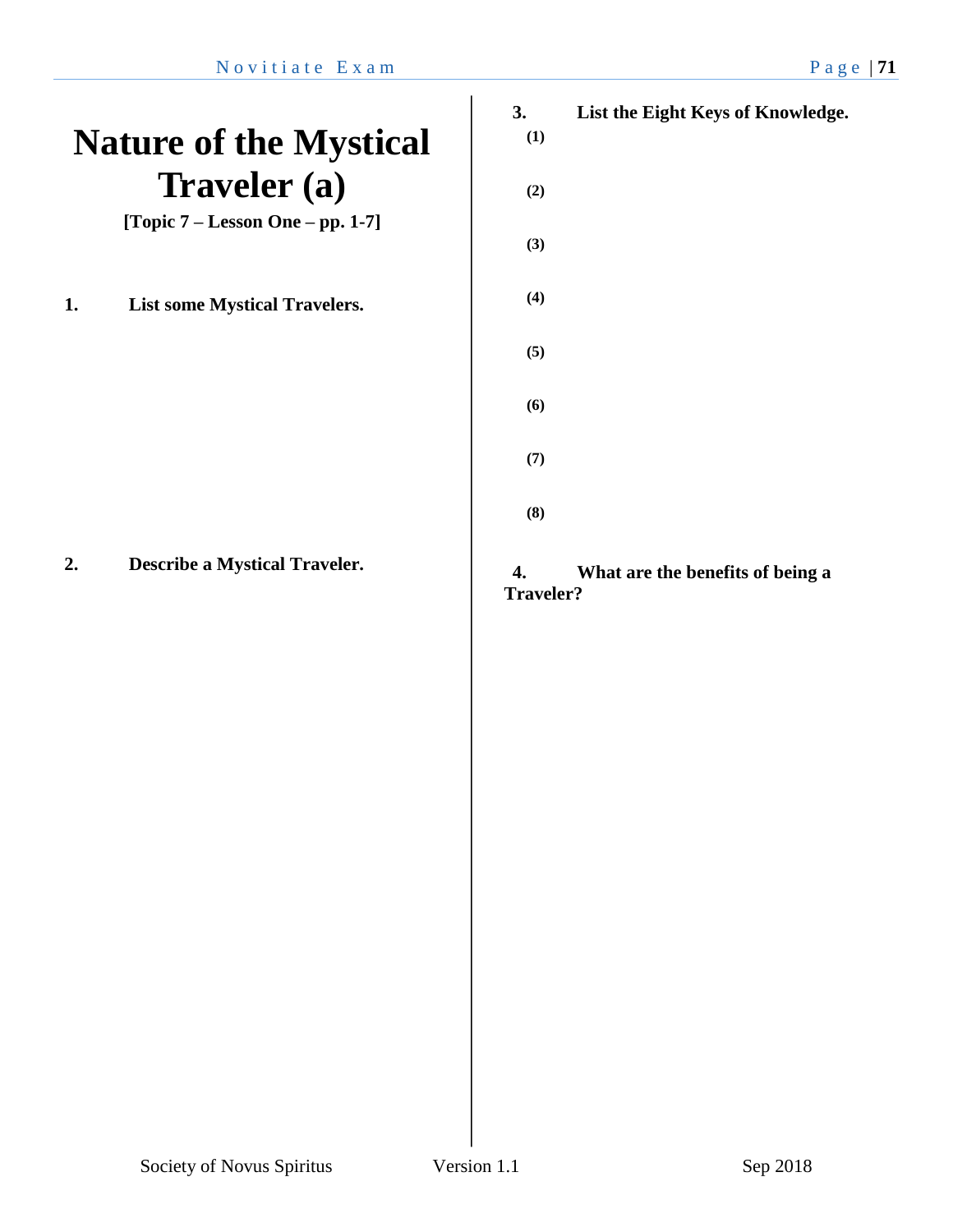### **5. What are the consequences or the "down side" of being a Mystical Traveler?**

#### **Mystical Traveler:**

**6. Compare Mystical Traveler and Nuvoite.**

**Nuvoite:**

#### **Definitions:**

**Levity:** 

#### **True or False: ["T" for True, "F" for False.]**

- **1. A Mystical Traveler is not always a Messiah. It can be a lever-person who creates a greater known good, a catalyst for other things to happen. ( )**
- **2. Once can aspire to the Eight Golden Keys without being a Mystical Traveler. ( )**
- **3. Azna assigns each Mystical Traveler for missions, and Christ talks them into it. ( )**
- **4. Mystical Travelers rise to notoriety early in life and never get discouraged. ( )**
- **5. When the world goes too afar with cold hierarchy, Mystical Travelers come in all areas of work to help mankind—always with a spiritual thrust. ( )**
- **6. Once you attain the Eight Golden Keys, you can explain them but you can't give them away. ( )**
- **7. The Whiter a White entity becomes, the less they can stand negativity, harshness and injustice. ( )**
- **8. Mission Life entities are very involved in Gnosticism in some lifetime. ( )**
- **9. On the Other Side, no one is happier than Mystical Travelers. They have more stories to tell. ( )**
- **10. The depth of the aloneness of the Mystical Traveler is deep, but the heights of joy are tremendous. ( )**
- **11. Mystical Travelers frequently go insane. ( )**
- **12. When Mystical Travelers are asked to do something, they do it. The have great mercy. ( )**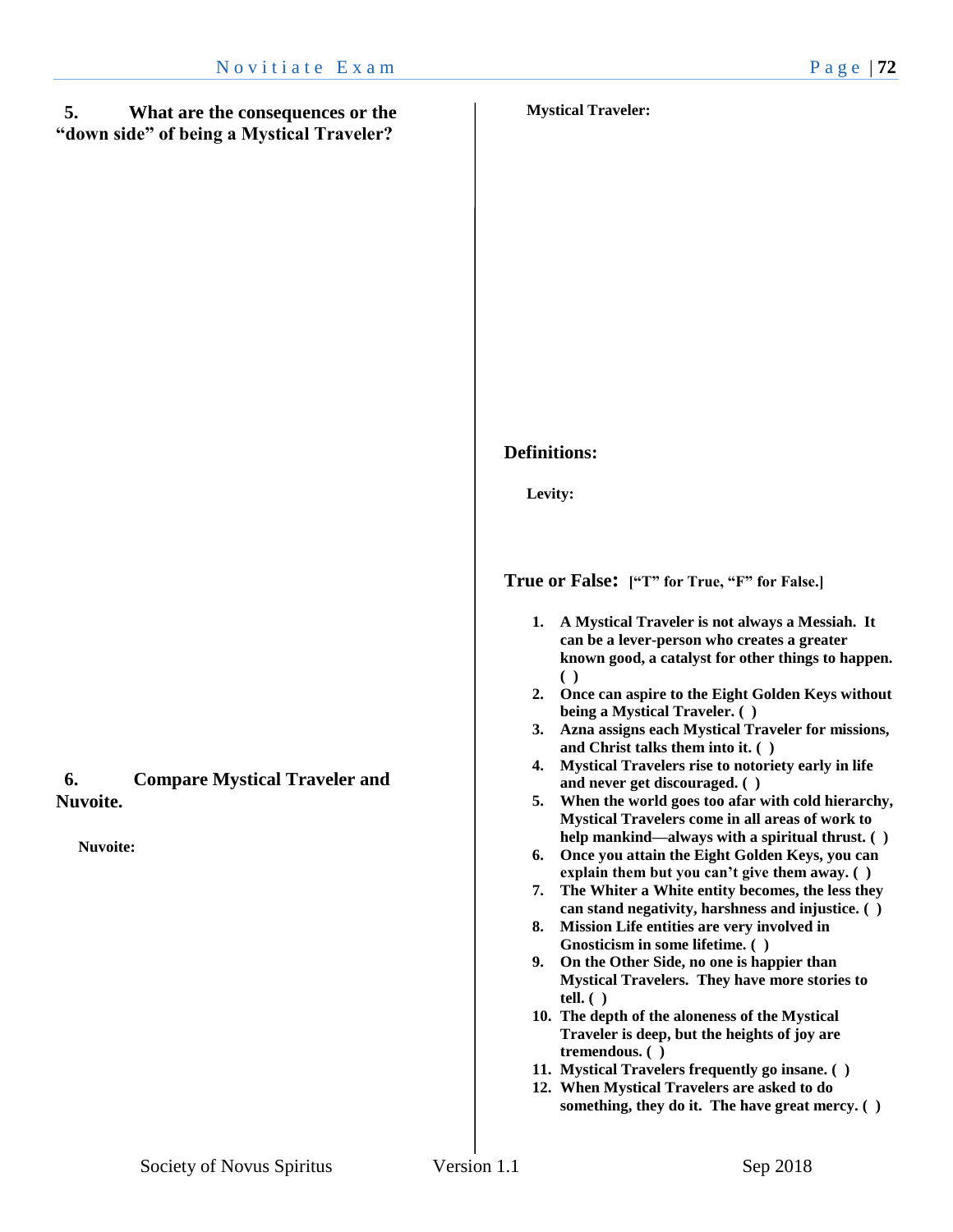# **Nature of the Mystical Traveler (b)**

**[Topic 7 – Lesson Two – pp.8-20]**

**1. Why pray at nine o'clock?**

### **2. What is the time-frame for the following:**

| <b>Spirituality to blossom:</b>               | <b>vears</b>   |
|-----------------------------------------------|----------------|
| Get over death or loss:                       | $\equiv$ years |
| Work yourself into a career you love: _ years |                |
| <b>Realization of self:</b>                   | $\equiv$ years |
| Find Mr. or Mrs. Right:                       | $\equiv$ years |
| Leeway on exiting:                            | <u>years</u>   |

**3. Describe the benefits of the Mantle.** 

**4. Classify pioneer, pilgrim, Mystical Traveler.**

# **Definitions:**

**Rustling of the soul:**

**Psychic Chill:**

**Fortitude:**

**Levity:**

**Mercy:**

**Nuvo:**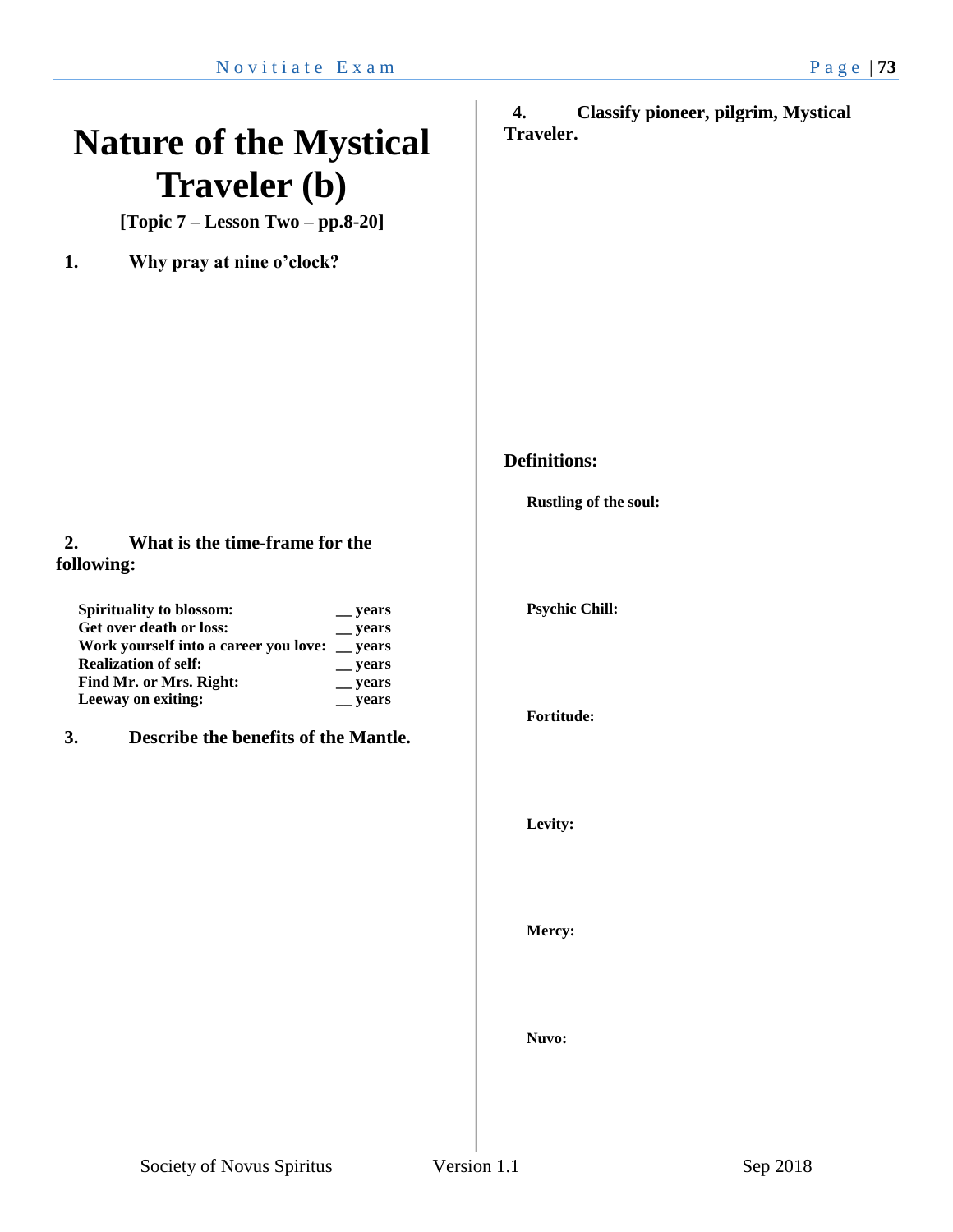#### **Blue-Line Road:**

**Unconditional love:**

**True or False: ["T" for True, "F" for False.]**

- **1. Upon petitioning for the Mantle, it descends until you accept it. ( )**
- **2. The only ones that get away from their genetic heritage are Dark entities. ( )**
- **3. During the Crusades, they were looking, in essence, for the Mystical Traveler Mantel. ( )**
- **4. Upon accepting the Mantle, you do the bidding of God and have a line directly with God. ( )**
- **5. Anyone who has worked tirelessly by their efforts should be respected more. ( )**
- **6. Most elderly should be revered, because they have gone through more suffering than the young. ( )**
- **7. Whether a minister or not, you administer to people giving hop, help and the love of God. ( )**
- **8. Parent's worries end when children reach 20. ( )**
- **9. Dark entities cannot read you mind. ( )**
- **10. Program to get well faster. You can beat time. ( )**
- **11. You can rule your life better with the Mystical Traveler Keys and will yourself to go Home. ( )**
- **12. Make a Living Will that you do not want anybody to keep you on life support systems. ( )**
- **13. Mystical Travelers get their calling around 30. There are about 2,000 of them on Earth. ( )**
- **14. You can request the Mantle of Mystical Traveler by simple asking and with sincerity in your soul. ( )**
- **15. Mystical Travelers are mystics, never get angry or doubt, are very passive and cannot be deceived. ( )**
- **16. If a person hurts you, it is upon them, not you. ( )**
- **17. The Three Rings and sideways eight or infinity are the symbols of the Mystical Traveler. ( )**
- **18. Sensitivity brings strength and knowledge. ( ) 19. The Dark plane is Noir. Earth is the only planet**
- **with pestilence, war, plague and murder. ( )**
- **20. Dark spirits appear in long robes with cowls. ( )**
- **21. We're in a state of becoming and never arrive. ( )**

#### **Discussion:**

*1.* **Discuss a Mystical Traveler's connection to Nuvo.**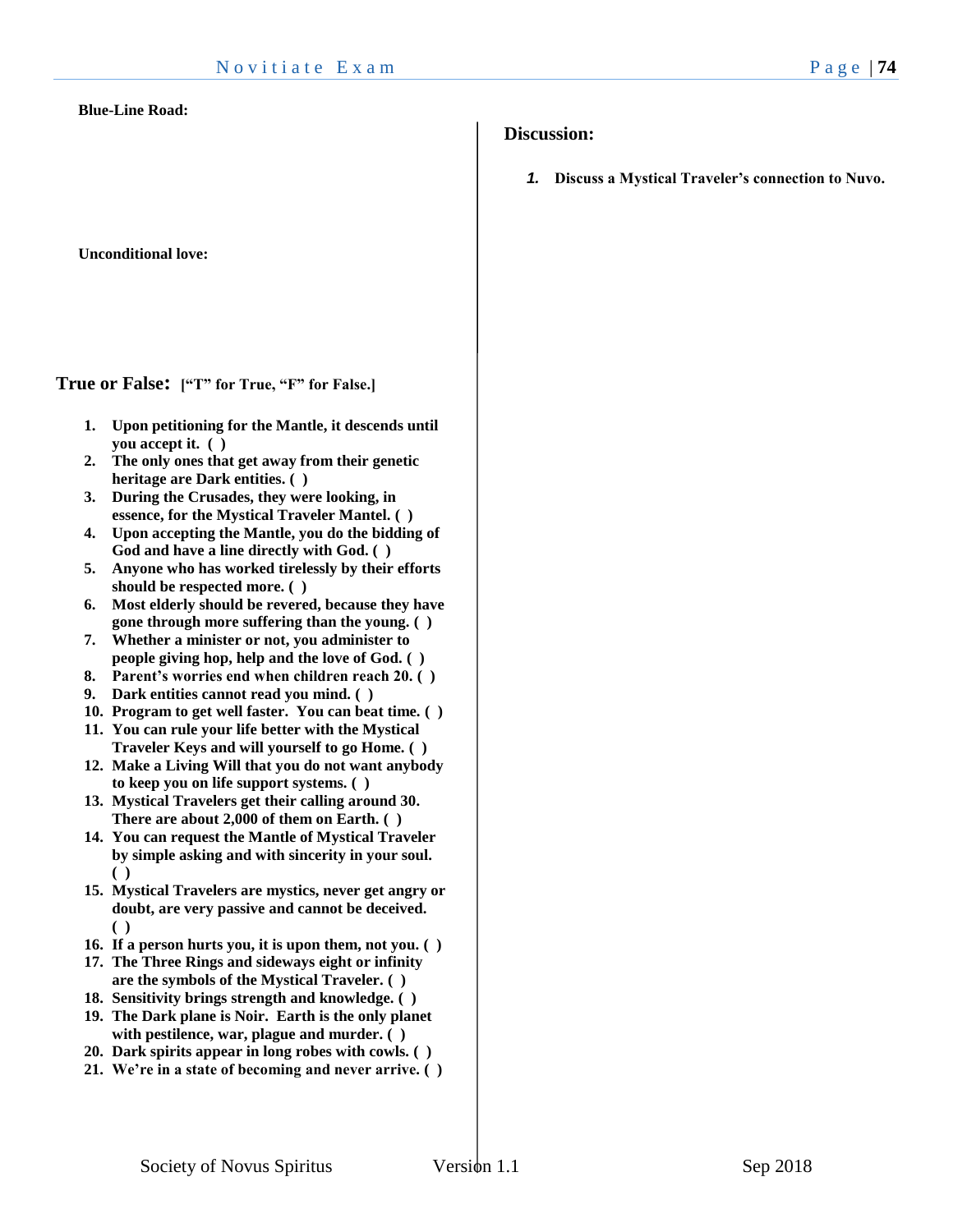# **Acceleration of the Soul (a)**

**[Topic 7 – Lesson Three – pp. 21-27]**

**1. What is the purpose of the Seven Keys?**

## **2. Define and explain the Seven Golden Keys.**

**1. Fortitude:**

**2. Loyalty:**

**3. Gratitude:**

**4. Honor:**

**6. Love:**

**7. Pride:**

**Definitions:**

#### **False pride:**

#### **Ignorance:**

#### **Dharma:**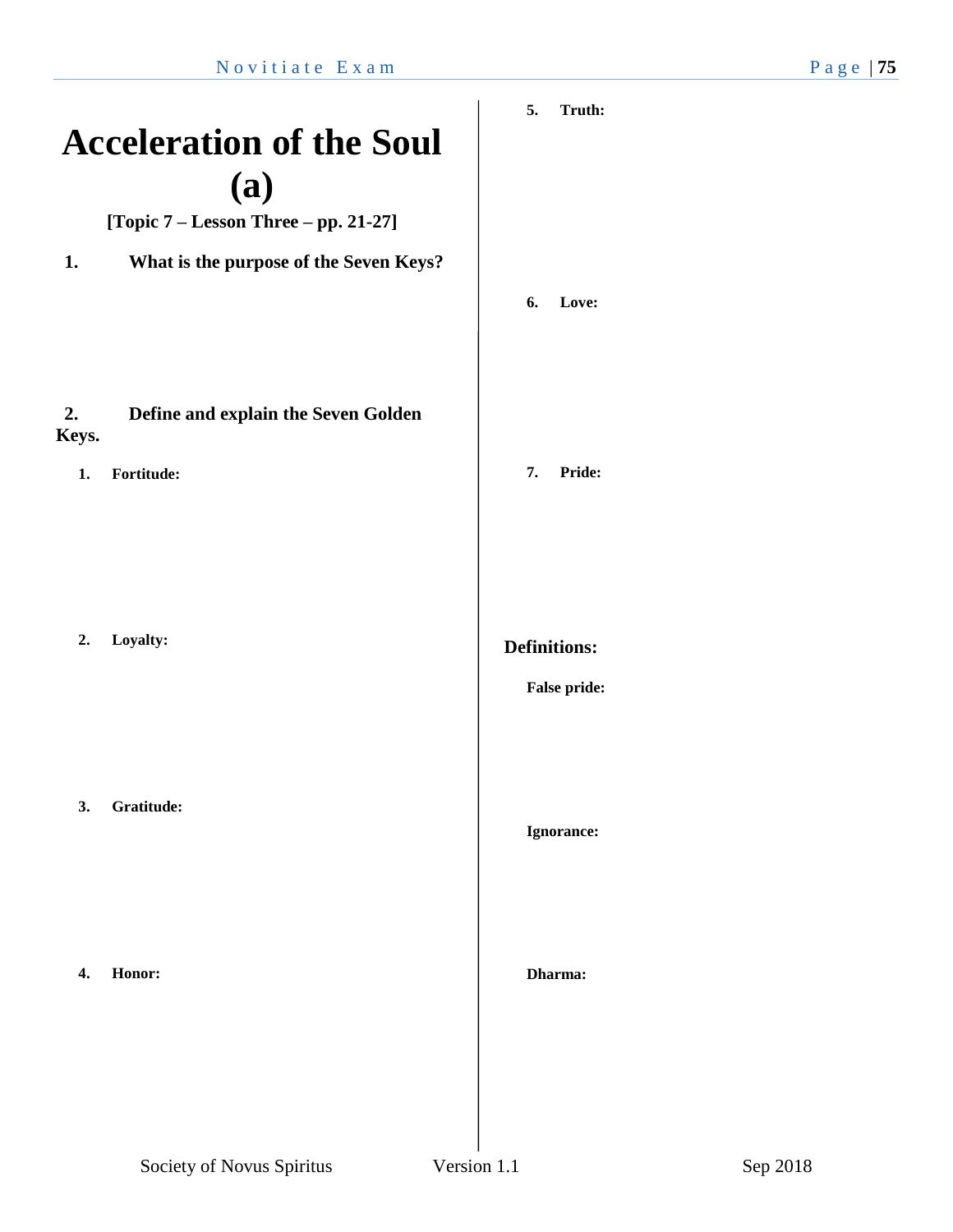**Algonquian:**

**Kinetic energy:** 

**True or False: ["T" for True, "F" for False.]**

- **1. The Seven Keys are indigenous to all of mankind. If one is dropped, the soul and body know. ( )**
- **2. We should be humble and always grateful. ( )**
- **3. To be more spiritual, do a kindness every day. ( )**
- **4. Your God is different than another person's God, yet it is all part of the One Whole. ( )**
- **5. The Dark side is true to itself. They have no honor, do evil consistently and uproot and destroy. ( )**
- **6. Churches were against pride. If you were proud they could not knock you down easily. ( )**
- **7. Neutralize negative energy with knowledge. ( )**
- **8. Protect yourself with a golden sword, clean your aura with silver netting, and be a Light column. ( )**
- **9. Darkness is based on greed. ( )**
- **10. Use green candles in difficult times. ( )**
- **11. Angelia's Themes are Warrior and Rescuer, her Spirit Guide is Ariel, she is Deep Trance and has kinetic energy for healing. ( )**
- **12. Ask daily to stay on track with the Keys to strengthen your God-Center. ( )**
- **13. We decided on a six-year cycle of negativity on the Other Side followed by peace and prosperity. ( )**
- **14. Unspiritual people question their spirituality. ( )**
- **15. Archetypes bring a gardenia scent. ( )**
- **16. Francine had one life as Aztec-Inca, and Raheim had 72 lives prior to 800. ( )**
- **17. Our personalities do not change on the Other Side. We have the same likes and dislikes. ( )**
- **18. We are all the Word made flesh. ( )**

#### **Discussion:**

*1.* **Evaluate your life based on the Seven Keys. What Keys are you strong in and what do you need to develop?**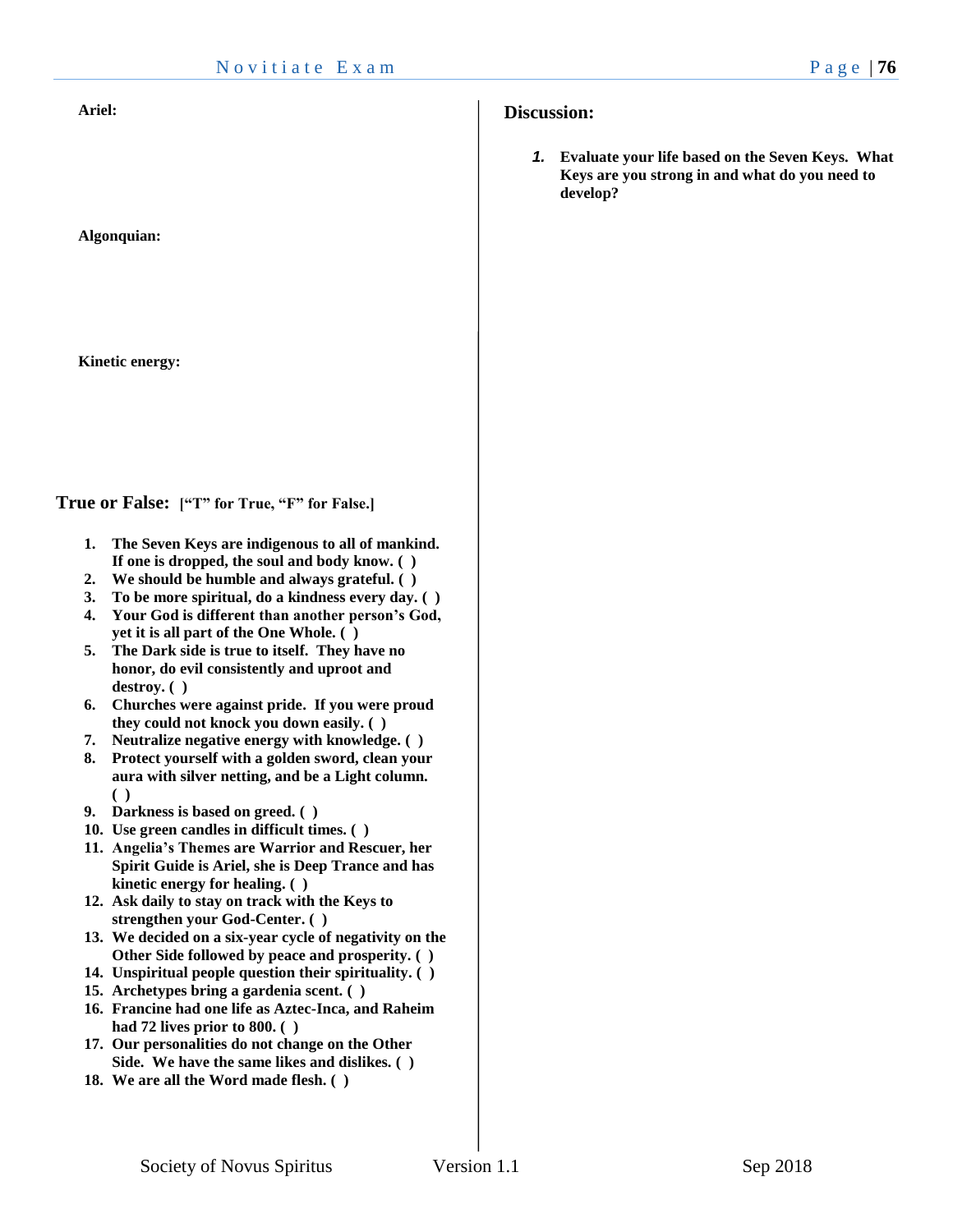# **Acceleration of the Soul (b)**

**[Topic 7 – Lesson Four – pp. 28-34]**

**3. What do the Seven Rays refer to?**

*FOURTH RAY—Evolution of the soul:*

*FIFTH RAY—Knowledge:*

### **4. Explain the Seven Rays of God.**

*FIRST RAY—The Thought Ray:*

*SIXTH RAY—Experiencing:*

*SECOND RAY—Thought Becoming Flesh:*

*SEVENTH RAY—Going Home and saying:*

*THIRD RAY—Dispersing of entities. Themes were picked:*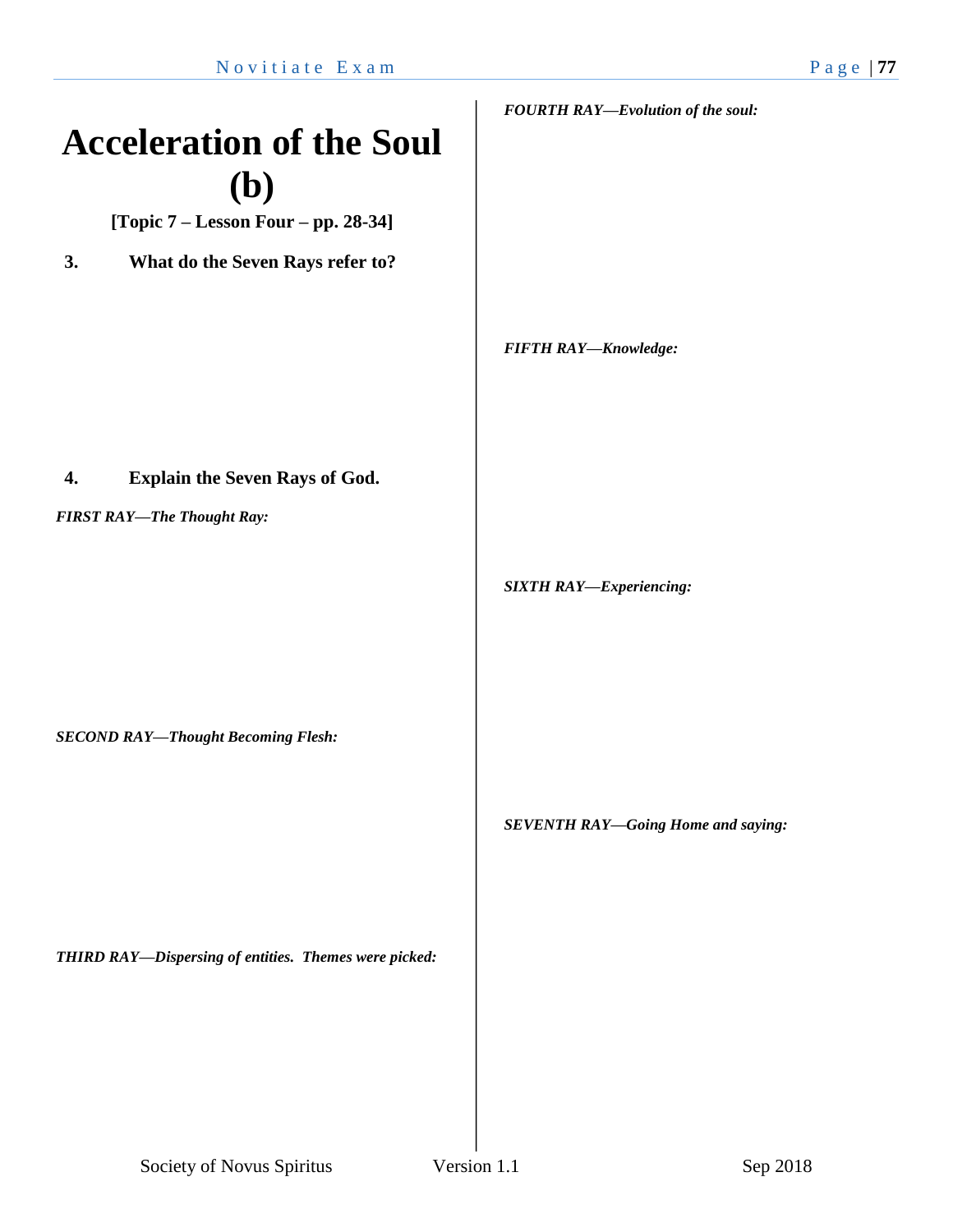| 5.<br>Why are we drawn to primitive<br>cultures? |             | <b>Universal Truth:</b>                                                                                                                                                                                                                                                                                                                                                                                                                                                                                                                                             |
|--------------------------------------------------|-------------|---------------------------------------------------------------------------------------------------------------------------------------------------------------------------------------------------------------------------------------------------------------------------------------------------------------------------------------------------------------------------------------------------------------------------------------------------------------------------------------------------------------------------------------------------------------------|
|                                                  |             | True or False: ["T" for True, "F" for False.]                                                                                                                                                                                                                                                                                                                                                                                                                                                                                                                       |
|                                                  |             | The Seven Rays of God or Seven Vibrations help<br>1.<br>purify the soul when reached in a meditation. ()<br>Once the need is removed, there is abundance. ()<br>2.<br>3.<br>We always existed in the mind of God. ()<br>All the Rays emanated simultaneously. ()<br>4.<br>Most people incarnate with their Soulmate. ()<br>5.<br>Being a twin is a hard learning process because<br>6.<br>there is a uniqueness taken away from you. ()<br>7. Kindred souls can be a child, friend, mother,<br>father, sister, brother and not always romantic.<br>$\left( \right)$ |
| <b>Definitions:</b>                              |             | When first created, we all looked alike and were<br>8.                                                                                                                                                                                                                                                                                                                                                                                                                                                                                                              |
| <b>Entities:</b>                                 |             | originally blonde coming from the Light. ()<br>9. We then created and picked our own image. ()<br>10. Colors on the Other Side breathe and vibrate. ()<br>11. Red is a common color among the Rays. ()<br>12. We all carry a little, tiny flaw like our badge of<br>knowing that we were incarnate. ()<br>13. Our aura can change depending upon our mood,                                                                                                                                                                                                          |
|                                                  |             | but the eminence of our soul stays the same. We<br>can make our aura vibrate, sparkle and pulsate.<br>$\left( \ \right)$                                                                                                                                                                                                                                                                                                                                                                                                                                            |
| Third wave:                                      |             | 14. Everything in modern medicine is synthesized<br>from a common herb found in nature. ()<br>15. Our souls each resonate to a tone. ()<br>16. Dark entities have one Theme—to destroy. They<br>are absent of Light, color and tones. ()                                                                                                                                                                                                                                                                                                                            |
|                                                  |             | 17. Keep your ego in check by asking that your I Am<br>be lined up with the Rays, the sliver light and that<br>your needle stay firmly on your track. ()<br>18. Spiritual pictures show halos and Rays of a person<br>on Track. We carry the Rays from God within.                                                                                                                                                                                                                                                                                                  |
|                                                  |             | $\left( \ \right)$<br>19. As Ruler of the planets, Azna can hold a form<br>longer. Her vibration is thicker. Om is more<br>ethereal and harder to condense. ()                                                                                                                                                                                                                                                                                                                                                                                                      |
| <b>Evolution:</b>                                |             | 20. We all have the same way of evolving, so the same<br>knowledge applies to everyone. ()<br>21. As we ascend higher, our knowledge converges<br>with Universal Truth. ()                                                                                                                                                                                                                                                                                                                                                                                          |
|                                                  |             | 22. We aren't meant to be a mystic in life. If we were<br>so mystical and advanced, we wouldn't be here.<br>€<br>23. Our Soulmates help us from the Other Side. We<br>are too alike to activate while in life together. ()                                                                                                                                                                                                                                                                                                                                          |
|                                                  |             | 24. Mystical Travelers carry a Mantle of Salvation.<br>25. Dark entities never seem to wear out. White have                                                                                                                                                                                                                                                                                                                                                                                                                                                         |
| Society of Novus Spiritus                        | Version 1.1 | a tendency to wear out faster on Earth. ()<br>Sep 2018                                                                                                                                                                                                                                                                                                                                                                                                                                                                                                              |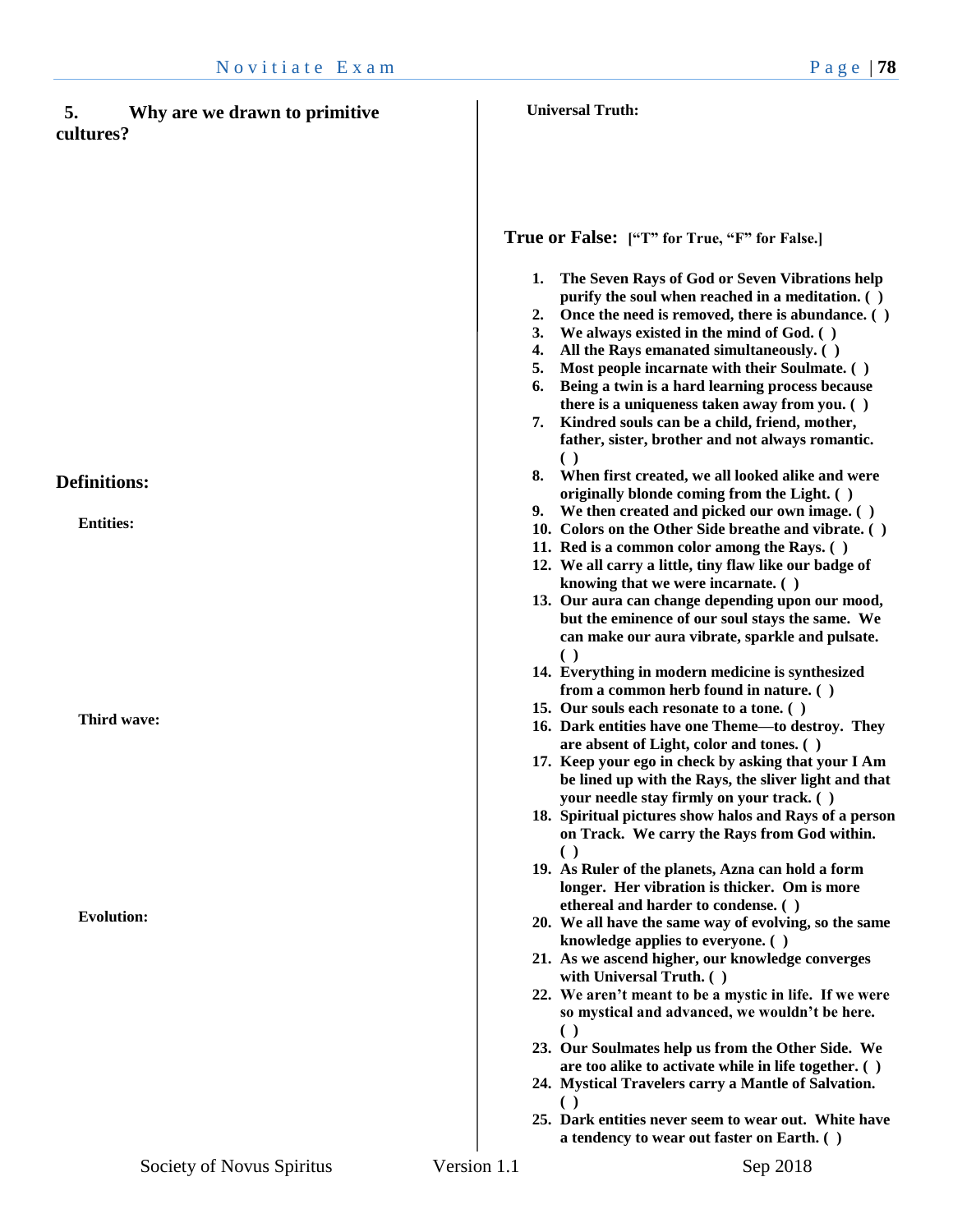# **Acceleration of the Soul (c)**

**[Topic 7 – Lesson Five – pp. 35-44]**

**1. How does the Guardianship of the Mind relate to our Privacy Act with God?**

**The Guardianship of the Mind:**

**To accelerate:**

**4. How is it apparent that Dark entities negated the gene from Mother God?**

**Privacy Act:**

**2. Why do we say, "The more spiritual you become, the more psychic you become"?**

**3. Describe the options between 4th -5 th Ray.**

**To stop knowledge:**

**5. Describe the Seven Golden Inner Rings and Orb or Tabernacle of God.**

**Seven Rings:**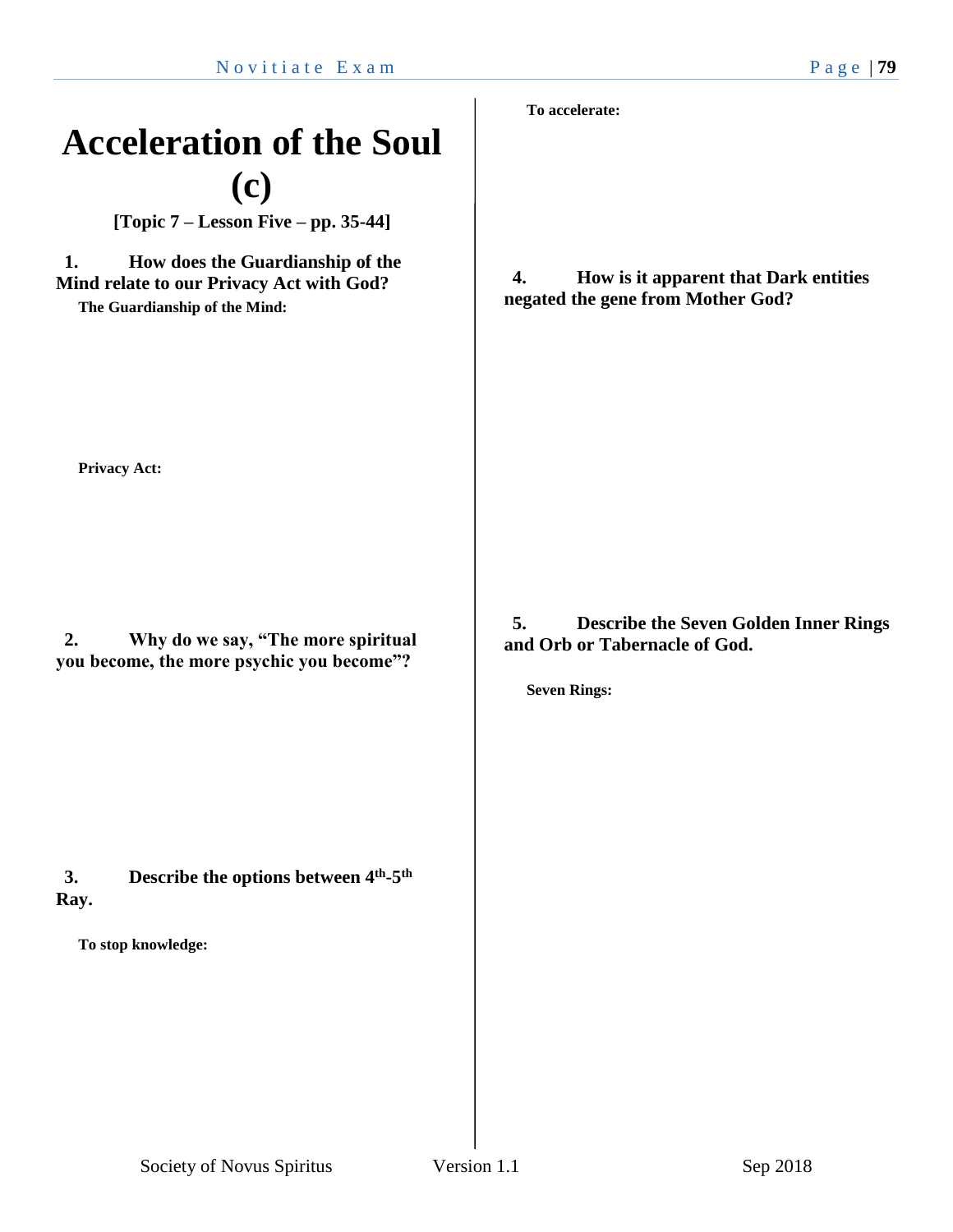#### **Definitions:**

**Evil:**

**True or False: ["T" for True, "F" for False.]**

- **1. Dark entities also have the Seven Rays. ( )**
- **2. Light is supreme. Do good and avoid bad. ( )**
- **3. When our knowledge is deeper, our Rays increase in vibration. Our suffering can also go deeper. ( )**
- **4. Rays should go out from the Chakras, not in. ( )**
- **5. Cults begin when people allow others to think for them. No one can think for you. ( )**
- **6. Do not channel from your own mind. Be logical, realistic, clean-cut and simplistic. ( )**
- **7. It is an evil to turn inward upon yourself. ( )**
- **8. Hate needs to be shared more than love. ( )**
- **9. Our Rays can be dimmed, but never broken. ( )**
- **10. We live other lives until we reach Gnosis. ( )**
- **11. For Gnosis to rise, it takes terrible trial. ( )**
- **12. Fundamentalists do not want anyone to read any book other than the Bible because of control. ( )**
- **13. We polish our Rays be silently doing good works and strengthen them with all the colors. ( )**
- **14. Faith is more important than knowledge. ( )**
- **15. Our spirituality is up to us and judged by us. ( )**
- **16. We do not judge souls. We judge the judging. ( )**
- **17. Close auras show a depletion of energy and protection. Expand it out two feet for strength. ( )**
- **18. Primitive man was a "knowledge bearer." ( )**
- **19. Your Rays can heal others. Say, "Increase my Rays. Let me blend with them." ( )**
- **20. Advanced souls may have Autism, Alzheimer's or a disability where the mind is trapped. ( )**
- **21. Make decisions best for you. A truth must resonate in your soul for you to advance to that truth. ( )**
- **22. Every planet has an Other Side with Levels, One through Seven, but not an Orb. ( )**
- **23. The key to life is just to survive it. ( )**
- **24. Other planets also have war and prejudice. ( ) 25. Very few enter the Orb because of a feeling of**
- **absorption and loosing identity. ( )**

**6. Describe the process of going to Nuvo and the environment of Nuvo.**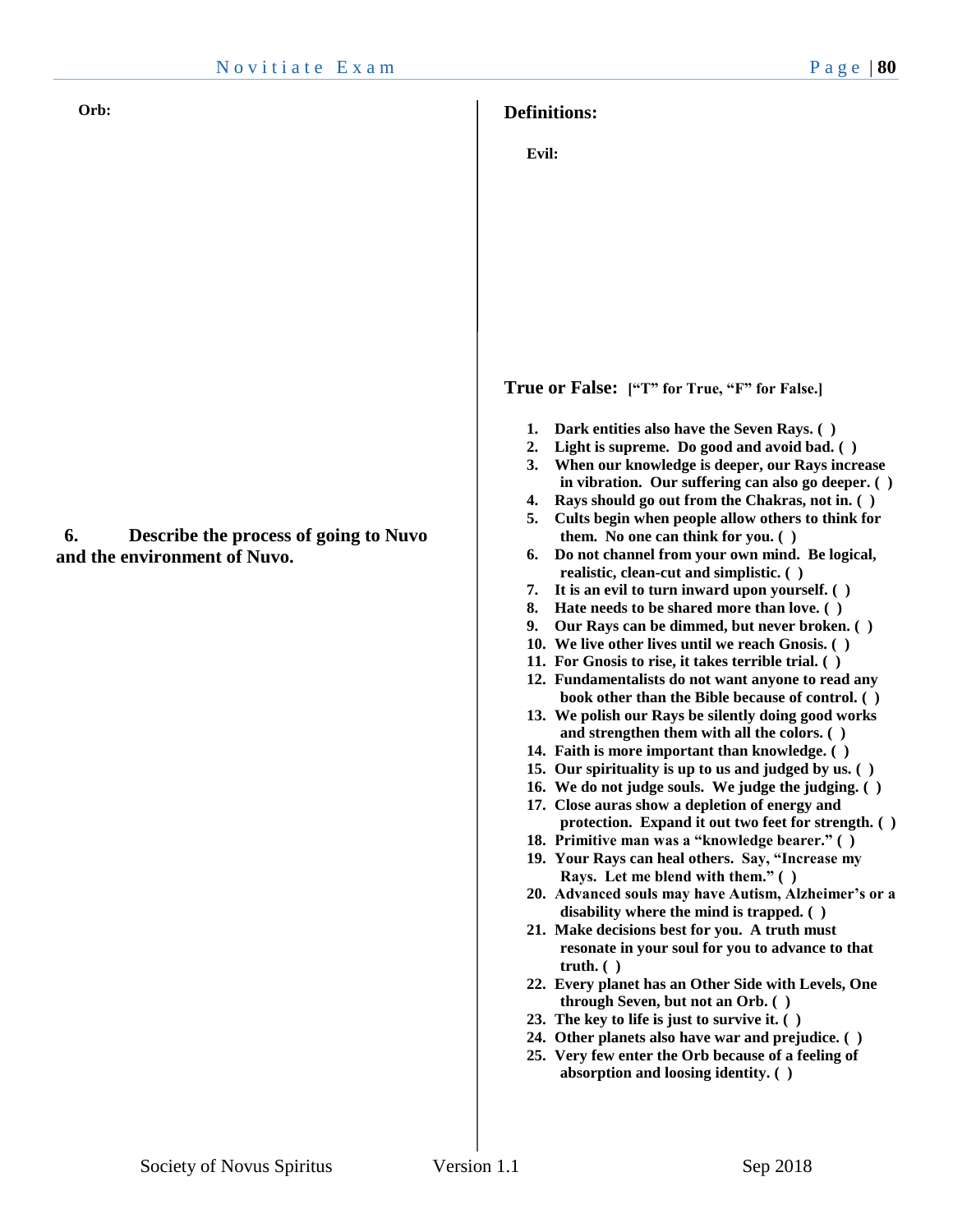|                |                                          | 5.                      | For whom do we write Letters?                                                      |
|----------------|------------------------------------------|-------------------------|------------------------------------------------------------------------------------|
|                | <b>Working Wonders (a)</b>               | First:                  |                                                                                    |
|                | [Topic $7 -$ Lesson Six - pp. 45-57]     |                         |                                                                                    |
| 1.             | What is a Letter to the Universe?        |                         |                                                                                    |
|                |                                          | Second:                 |                                                                                    |
| 2.             | What is the goal of writing Letters?     | Third:                  |                                                                                    |
| 3.             | Why does writing Letters work?           | 6.<br>Letters?          | What are other benefits of writing                                                 |
| 4.<br>Letters. | <b>State some Guidelines for writing</b> | 7.<br>(1)<br>(2)<br>(3) | After writing the Letters, what other<br>steps can be taken to employ every sense? |
|                |                                          |                         |                                                                                    |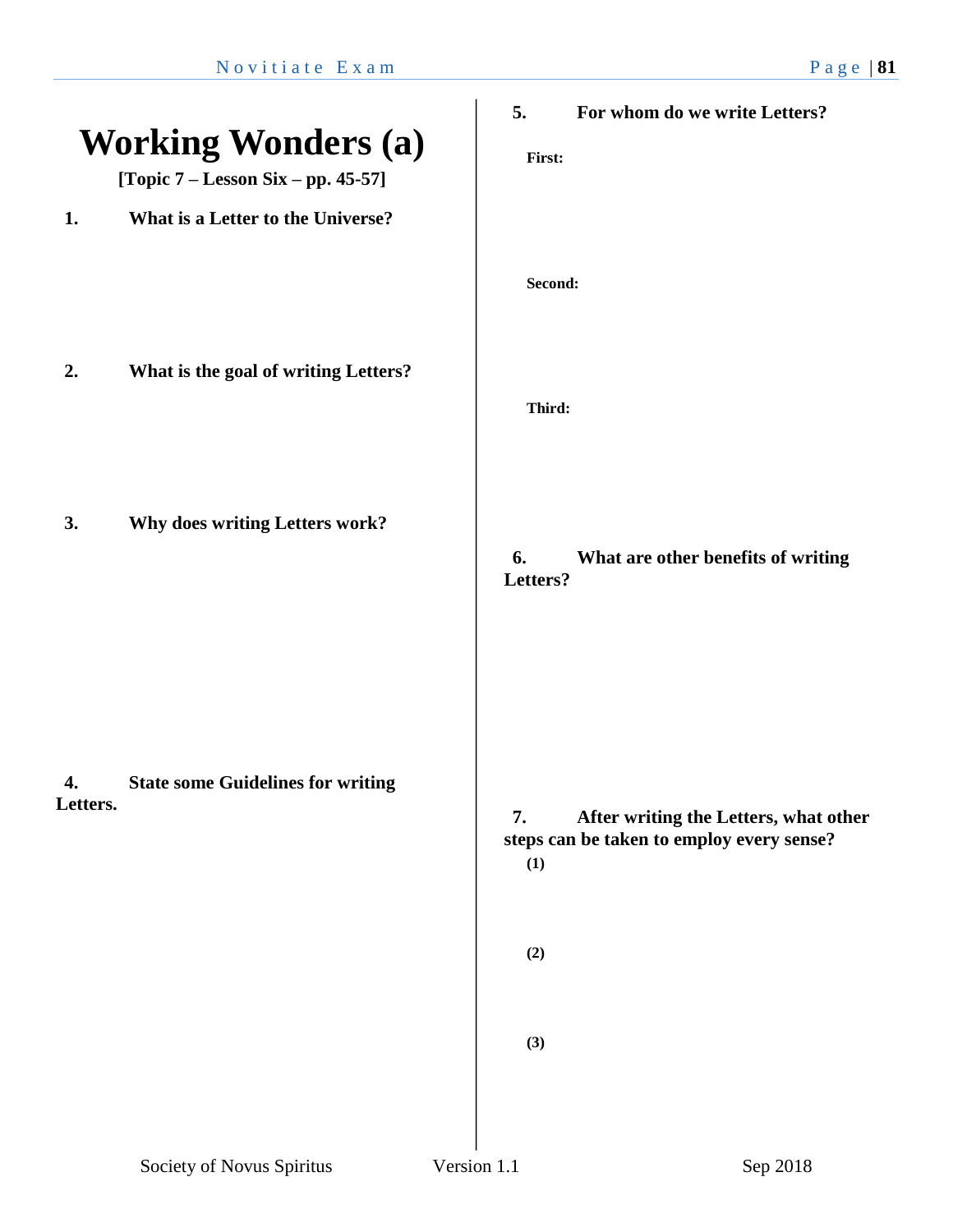#### **Definitions:**

Selfish:

**True or False: ["T" for True, "F" for False.]**

- **1. Don't pray specifically. You'll limit a miracle. ( )**
- **2. A miracle gives us more than what we ask. ( )**
- **3. Therapy should apply to the present first. It is best to operate in the "Now." ( )**
- **4. Shamanistic dolls were started to affect a cure. ( )**
- **5. When someone addresses the universe, a magnificent, sonic boom resounds. ( )**
- **6. Spirituality is on-going, living and breathing. ( )**
- **7. Be more child-like, giving and caring. ( )**
- **8. If a letter fails, write another even more eloquent. Let it go, give it to God, let God be over it. ( )**
- **9. We should not pray over someone's picture. ( )**
- **10. Children all over the world have created a Tulpa, a real Santa, by writing letters to Santa. ( )**
- **11. If you are trying to divorce someone from your life, send them with God's speed. ( )**
- **12. Most of us would rather be hurt than hurt. ( )**
- **13. We would not get sick or be hurt without other people, but we need people to affect learning. ( )**
- **14. We are silent With Lighters and grace givers. ( )**
- **15. Statures are idolatrous. ( )**
- **16. Nothing says you have to have a counterpart of yourself to be happy. The unity of two people does not always create bliss. ( )**
- **17. It should be two units total and complete unto themselves that walk as two units together. ( )**
- **18. Writing Letters sounds easy, but it is time consuming and requires effort on our part. ( )**

```
Discussion:
```
*1.* **Discuss some of the uses for Letters to the Universe.** 

*2.* **Write a Letter to the Universe to affect a positive change for this Gnostic Mission.**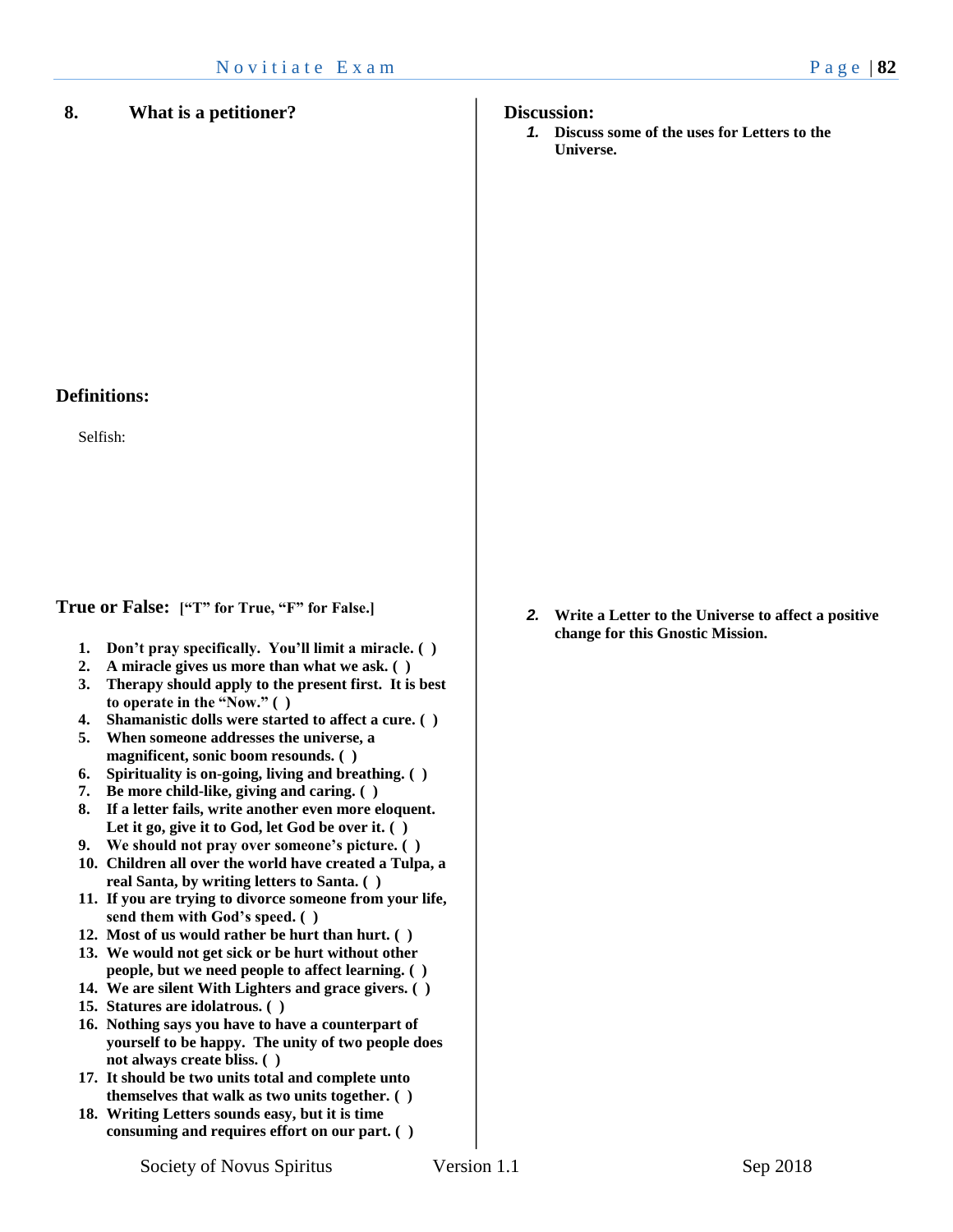|              | <b>Working Wonders (b)</b><br>[Topic $7 -$ Lesson Seven $-$ pp. 57-75] | 4.<br>I Am: | Compare the true I Am to a false ego.                |
|--------------|------------------------------------------------------------------------|-------------|------------------------------------------------------|
| 1.           | Why remove ourselves from time?                                        |             |                                                      |
| 2.           | How can we become less time-bound?                                     |             |                                                      |
| 3.<br>false? | How can we tell if our ego is true or                                  | 5.          | <b>False Ego:</b><br>How does cell memory affect us? |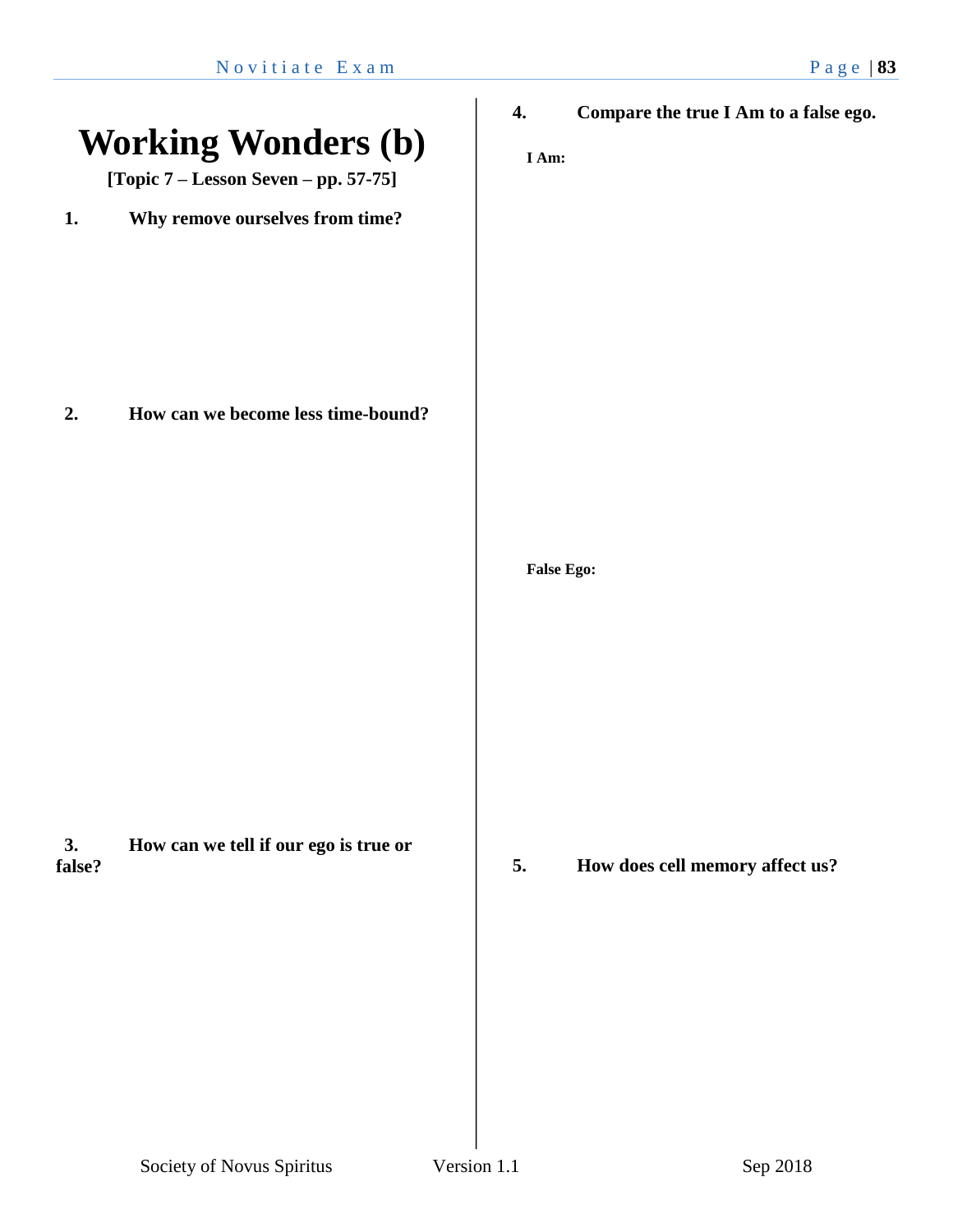| True or False: ["T" for True, "F" for False.]                                                                                                                                                                                                                                 |
|-------------------------------------------------------------------------------------------------------------------------------------------------------------------------------------------------------------------------------------------------------------------------------|
| Those on the Other Side are limited by time. ()<br>1.<br>We are programmed to get older living our lives by<br>2.<br>increments. Children are not as time-bound. ()<br>Patterns create depression by being locked in.<br>3.<br>Break patterns. Monotony causes depression. () |
| Tiredness is a frame of mind. You can get enough<br>4.<br>sleep in four hours to rejuvenate the body. ()<br>We are more alert when loving life's wonders.<br>5.                                                                                                               |
| Aging does not have to include mental again. ()<br>Suffering is to be learned from. ()<br>6.                                                                                                                                                                                  |
| If you get ill, act like you are not. ()<br>7.<br>Doctors can facilitate our health, but our own God-<br>8.<br>Center facilitates the ultimate of wellness. ()<br>Medicine is timed, and so are illnesses. ()<br>9. .                                                         |
| 10. We have a two month down cycle to learn from,<br>but we can project ourselves out of this time. ()<br>11. Superconscious and subconscious are different. ()                                                                                                               |
| 12. Overlays of behavior make our Chart harder. ()<br>13. If we have injuries or problems on one side only,<br>our intellect and emotions are not balanced. ()                                                                                                                |
| 14. If an experience is negative, time drags. If it is<br>positive, time goes quickly. It is a time-shift. ()<br>15. Time is your enemy if you allow it to be and a<br>depressant if ladled out to you. ()                                                                    |
| 16. If you hate life, you will be in a timeless place. ()<br>17. Women's low time is 2 AM, men's in 5 PM. ()<br>18. For low blood sugar, eat many, small meals filled                                                                                                         |
| with high protein and low carbohydrate. ()<br>19. Aging is partly caused watching seasons come and<br>go and being inactive mentally and physically. ()                                                                                                                       |
| 20. Guides can give us an energy boost. ()<br>21. Speed up time to the point of having joy. ()<br>22. Helping and doing without grandeur is the simplest<br>form to spirituality. ()                                                                                          |
| 23. Advanced entities do not audit themselves. ()<br>24. Only a Dark entity fits well into a human body. ()<br>25. We may have knee injuries from Past life trauma,<br>but also if we are not bending with ourselves. ()<br>26. Avoid negative programming because negativity |
| travels faster than positive on Earth and comes by<br>judgment and wrong thinking. ()<br>27. This religion will only be for thinking people. ()                                                                                                                               |
| 28. Spirituality brings deep foxholes and desert<br>periods. Ask to learn you lessons quickly. ()<br>29. There 15 years lateral movement in exiting. ()<br>30. The Mind-Soul resides above the body and<br>manipulates the Autonomic Nervous System. ()                       |
|                                                                                                                                                                                                                                                                               |
|                                                                                                                                                                                                                                                                               |
|                                                                                                                                                                                                                                                                               |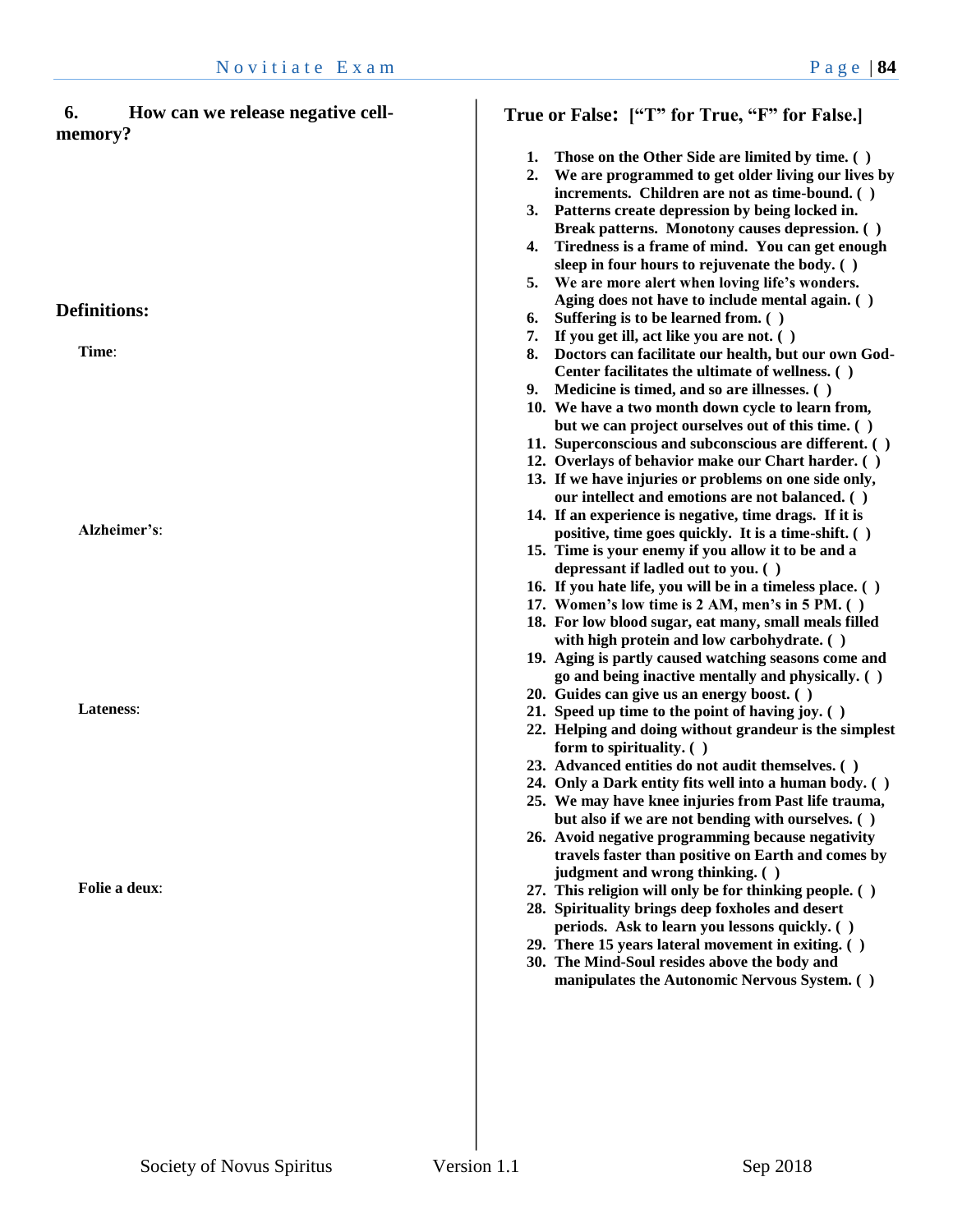|                                                          | Ego:                                     |
|----------------------------------------------------------|------------------------------------------|
| <b>Working Wonders (c)</b>                               |                                          |
| [Topic 7 – Lesson Eight – pp. 75-84]                     |                                          |
| How can we keep our power?<br>1.                         |                                          |
|                                                          |                                          |
|                                                          |                                          |
|                                                          |                                          |
|                                                          |                                          |
| Why did Christ call Sanhedrin<br>2.<br><b>Pharisees?</b> |                                          |
|                                                          |                                          |
|                                                          | 4.<br>How can we regain our power again? |
|                                                          |                                          |
|                                                          |                                          |
| Compare I Am, self-esteem and ego.<br>3.                 |                                          |
| I Am:                                                    |                                          |
|                                                          |                                          |
|                                                          | <b>Definitions:</b>                      |
|                                                          | <b>Karmic Memory:</b>                    |
|                                                          |                                          |
| Self-esteem:                                             |                                          |
|                                                          |                                          |
|                                                          | Cocooning:                               |
|                                                          |                                          |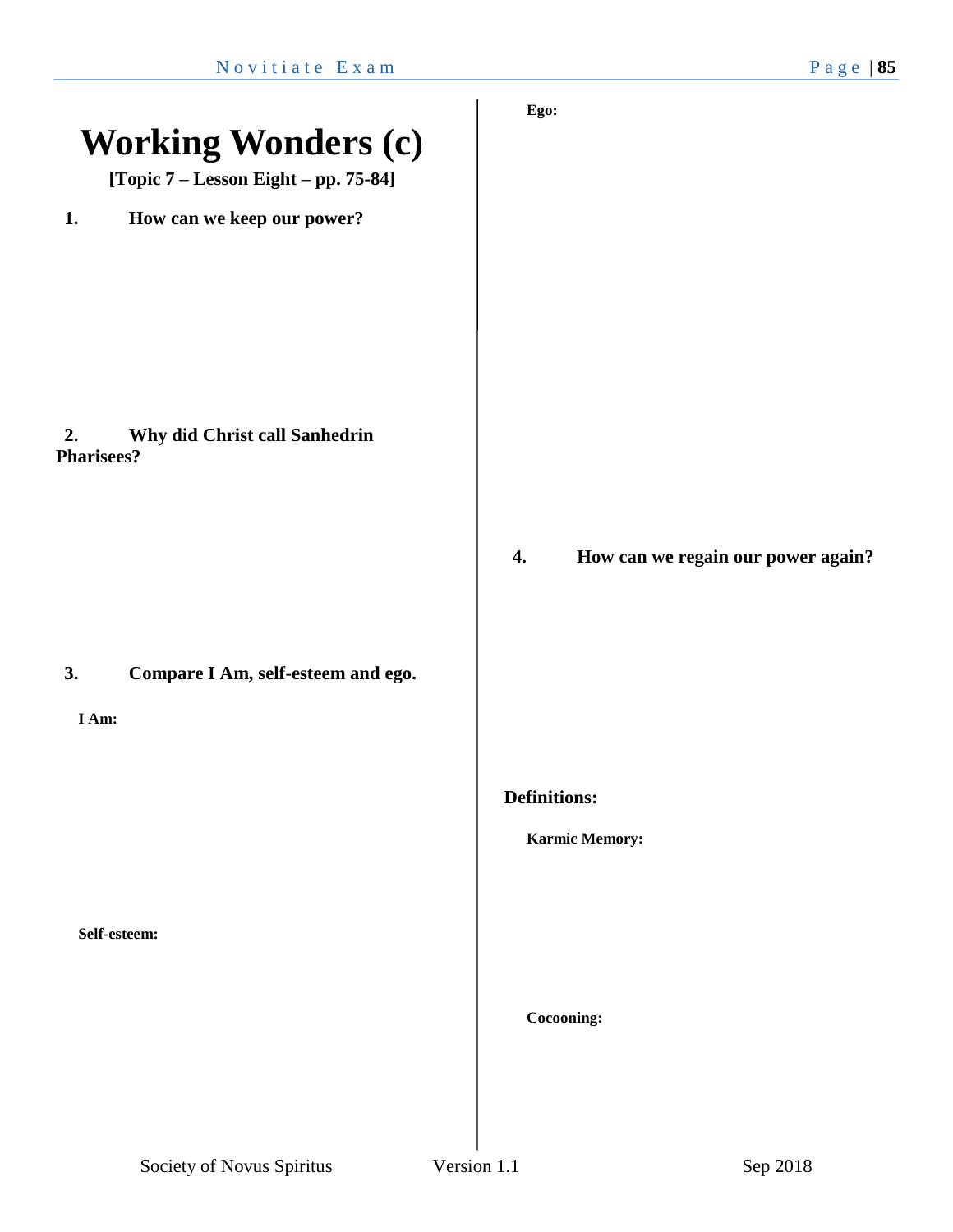**True or False: ["T" for True, "F" for False.]**

- **1. We carry different Themes in each life and hit on all the Themes in our last life. ( )**
- **2. If women or men give their intellectual control over to their partners, they are too emotional. ( )**
- **3. If you do not stick up for your beliefs, you are following a very unspiritual path. Stand firm. ( )**
- **4. Do not be subservient or non thinking. ( )**
- **5. If you have respect, you will have freedom. ( )**
- **6. Our most common fear is rejection, but Christ lived a life of rejection, preaching love and respect. ( )**
- **7. We are least truthful about our good things and the most wrong about our bad things. ( )**
- **8. Self-esteem lowers, depression sets in when people are fearful and phobic. So audit your fears. ( )**
- **9. Guides cannot help us totally unless we give them permission to know our thoughts. ( )**
- **10. Those on the Other Side get their knowledge only by talking to Om, not by infusion. ( )**
- **11. The I Am retracts and self-esteem lowers as one gets ready to go Home. If we do this and have many years left, it is a form of spiritual suicide. ( )**
- **12. We create scarring on ourselves by how we look at life. Do not allow others to demean you. ( )**
- **13. A spiritual community is for strength in a belief system and to share our knowledge and pain. ( )**
- **14. After and out of every bad comes good. ( )**
- **15. Better to be unempowered than rejected. ( )**
- **16. Gnostics aren't violent but warrior-like. We defend our loved ones and stand firm in our beliefs. ( )**
- **17. Matriarchal religions are nurturing. ( )**
- **18. Nothing is more competitive than a soul in a human body, but on the Other Side your competitiveness is only with yourself. ( )**
- **19. To know that energy is converted and not lost helps people release the fear of annihilation at death. (**
- **20. On Earth, the soul is in the body and weights 2 oz. The Mind-Soul should be above the body. ( )**
- **21. Earth is anti-matter. The Other Side is matter. ( )**
- **22. The "great thinkers" were not Gnostics. ( )**
- **23. Azna is the mother and mouth-piece of Om. ( )**
- **24. The veil is thinning. The atmosphere of the Other Side is leaking into ours, increasing reciprocation from Guides and loved ones on the Other Side. ( )**
- **25. There is no Holy Grail. It is inside of you. ( )**
- **26. You should be your own hero or heroin. ( )**
- **27. Simplicity brings happiness. ( )**
- **28. Only in the elevation of spirituality do men take on the yoke of responsibility to care for children. ( )**
- **29. Earth is called the "Albino planet" because it is the only planet with the whiteness of skin. ( )**

#### **Discussion:**

*1.* **Describe a situation in which you need to regain your power and how you can do that.**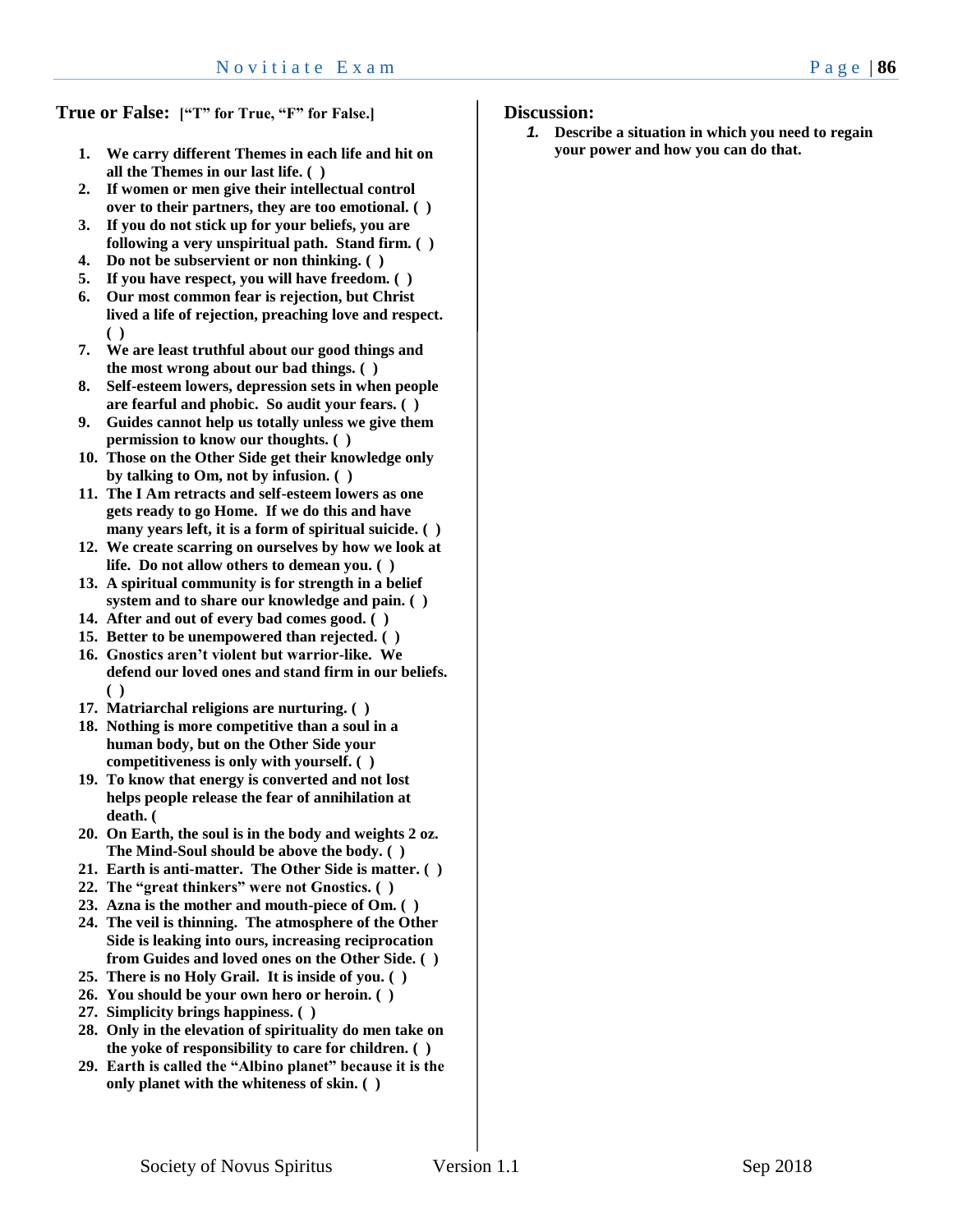|                                                                    | 3.  | List the anti-oxidizers that repair cells. |
|--------------------------------------------------------------------|-----|--------------------------------------------|
| <b>Working Wonders (d)</b><br>[Topic 7 – Lesson Nine – pp. 85-end] | (1) |                                            |
| List the cause of the following:<br>1.                             | (2) |                                            |
| <b>Valley Fever:</b>                                               | (3) |                                            |
| <b>Legionnaire's Disease:</b>                                      | (4) |                                            |
| Green rain:                                                        | 4.  | What is "Mirroring?"                       |
| <b>Blood crystallization:</b>                                      | 5.  | What are the uses of "Mirroring?"          |
| Ozone tear:                                                        |     |                                            |
| <b>Kidney stones:</b>                                              |     |                                            |
| 2.<br>What can we do about radioactivity?<br>1.                    | 6.  | What are crop circles?                     |
| 2.                                                                 |     |                                            |
|                                                                    |     |                                            |